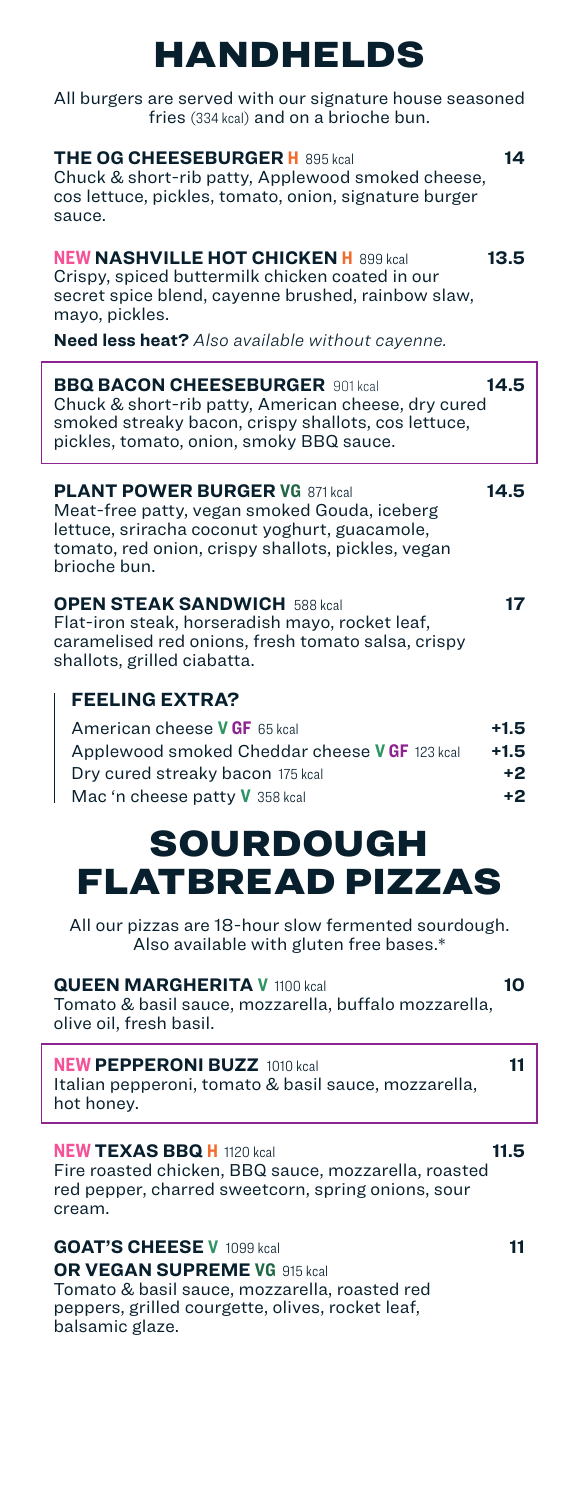# SHAREABLES

| Sharing is caring. We recommend 3 to 4 of our globally<br>inspired shareables between 2 people.                                                                                                            |      |
|------------------------------------------------------------------------------------------------------------------------------------------------------------------------------------------------------------|------|
| <b>CRISPY SUSHI DRAGON ROLL 717 kcal</b><br>Served warm. Miso marinated salmon, avocado,<br>sushi rice, seaweed, pickled ginger, wasabi, sriracha,<br>sesame & soy dipping sauce.                          | 12.5 |
| <b>ARGENTINIAN BEEF SKEWERS</b> 789 kcal<br>Chimichurri marinated beef, rocket leaf, peppers,<br>onions, grilled courgette, fresh tomato salsa,<br>chimichurri, grilled flatbread.                         | 14   |
| <b>MEDITERRANEAN LAMB SKEWERS H</b> 556 kcal<br>Spiced lamb kofta, rainbow slaw, cucumber & mint<br>yoghurt, red pepper hummus, rocket leaf,<br>pomegranate, crumbled goat's cheese, grilled<br>flatbread. | 11.5 |
| <b>PERI PERI CHICKEN SKEWERS H</b> 689 kcal<br>Peri peri buttermilk marinated chicken breast,<br>charred sweetcorn salsa, roasted peppers, lime<br>yoghurt, iceberg lettuce, grilled flatbread.            | 11.5 |
| <b>NEW ULTIMATE LOADED FRIES 706 kcal</b><br>Canadian poutine inspired, cheese and bacon fries<br>tossed in garlic butter, caramelised onion gravy,<br>crumbled goat's cheese.                             | 10   |
| <b>JAPANESE VEGETABLE GYOZA VG 345 kcal</b><br>Six vegetable gyoza, steamed and pan fried, pickled<br>ginger, wasabi, sesame & soy dipping sauce,<br>coriander.                                            | 9.5  |
| <b>NEW ASIAN PULLED PORK BAO BUNS 776 kcal</b><br>OR ASIAN JACKFRUIT BAO BUNS VG 318 kcal<br>Hoisin sauce, pickled cucumber, spring onion,<br>coriander, sriracha.                                         | 13   |
| <b>DIP DUO VG</b> 584 kcal<br>Fire roasted red pepper hummus, smoked aubergine<br>dip, vegetable sticks, flatbread, homemade crisps                                                                        | 9    |
| <b>PUTTSHACK FRIED CHICKEN H 728 kcal</b><br>Signature house marinated chicken breast bites,<br>seasoned flour, chipotle mayo, lime wedge.                                                                 | 7.5  |
| <b>NEW INDIAN STREET SAMOSA VG N 521 kcal</b><br>Vegetable samosa, mango chutney, balti mix,<br>coriander & mint chutney, coconut yoghurt,<br>pomegranate.                                                 | 9.5  |
| <b>NEW CHORIZO &amp; CHEESE EMPANADAS</b> 672 kcal<br>Empanadas filled with chorizo, onion, red pepper,<br>chargrilled sweetcorn, black bean, potato,<br>mozzarella, chimichurri dipping sauce.            | 8    |